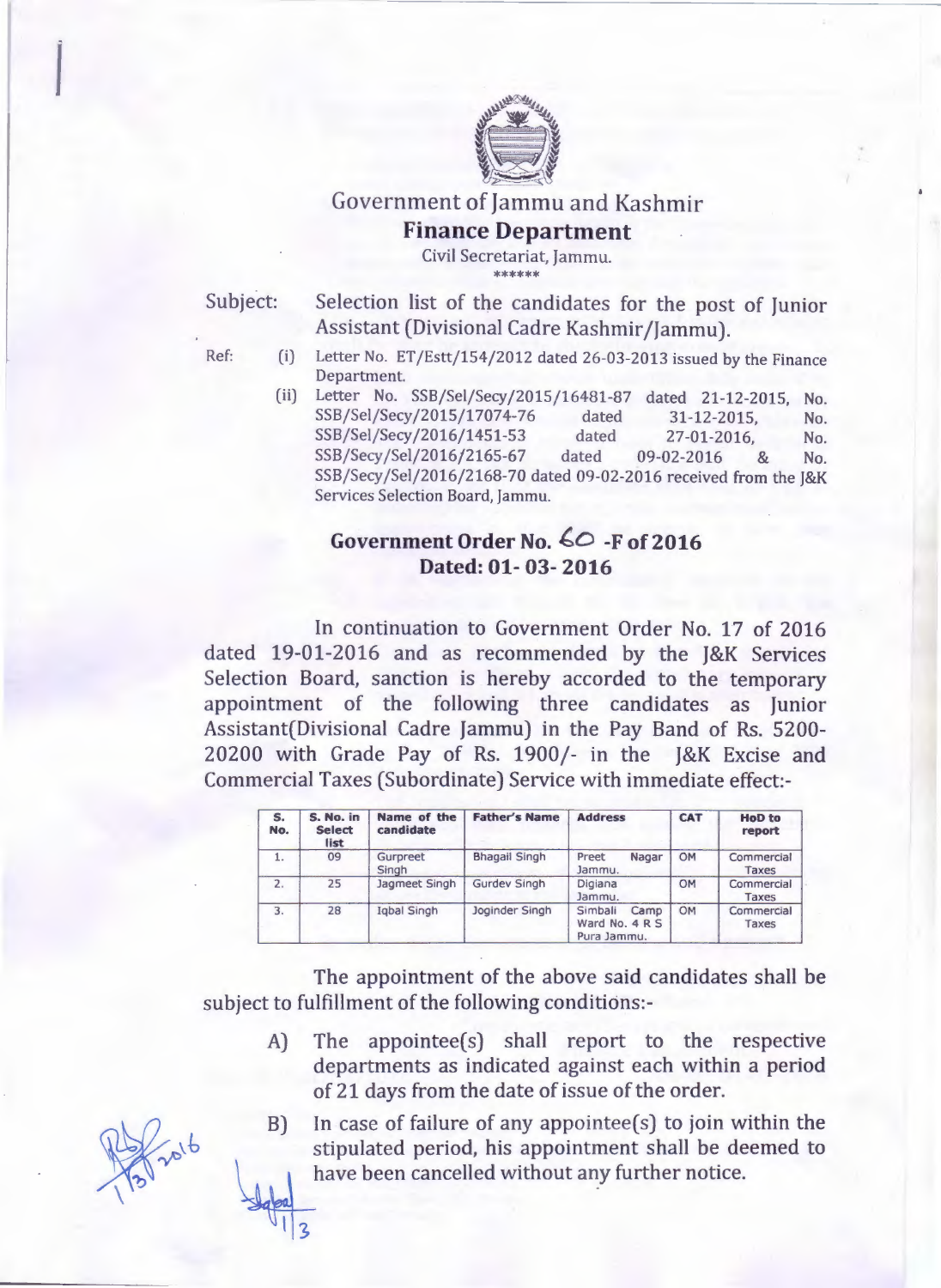- C) The appointee(s) shall be allowed to join only on production of the following certificates in original:-
	- 1. Academic/Technical Qualification Certificates.
	- 2. Matriculation/Date of Birth Certificate.
	- 3. Health Certificate issued by Chief Medical Officer.
	- 4. Permanent Resident Certificate issued by the Competent Authority.
	- 5. Certificates from the District Industries Centre(DIC) and District Employment & Counseling Centre to the effect that no loan under the self employment scheme has been taken by the appointee.
- D) The appointment of the candidates as Junior Assistants shall further be subject to the following conditions:
	- i) Each appointee shall give an undertaking duly attested by the First Class Magistrate in the shape of an affidavit to the effect that in case adverse report about his/her character and antecedents is received from Inspector General of Police, (CID), J&K to whom a reference shall be made by the concerned HoD, the candidate shall have no right to claim his/her appointment as Junior Assistant and his/her appointment as such shall be deemed to have been cancelled ab-initio.
	- ii) If on verification, the certificate(s) produced by the appointees are proved to be fake or forged, the appointment shall be cancelled ab-initio.
	- iii) The salary of the appointees shall not be drawn and disbursed to them unless the satisfactory reports in respect of (i) and (ii) above are received in their favour.
	- iv) The appointment of the said candidates shall be governed by the "New Pension Scheme" as per SRO 400 of 2009 dated 24.12-2009.
	- v) The appointee(s) shall be on probation for a period of 02 years and shall undergo and qualify the Secretariat Assistants Examination Course(Foundation Course).
	- vi) The inter-se-seniority of the appointee(s) shall be strictly as per their merit in the select list.

By order of the Government of Jammu and Kashmir.

### Sd/-

**(Navin K. Choudhary), IAS** 

Commissioner /Secretary to Government

Finance Department

No:-ET /Estt/03/2016 Dated: 01-03-2016

#### Copy to the:-

- 1. Commissioner Commercial Taxes, J&K, jammu.
- 2. Director General, Information, J&K, jammu/Srinagar. He is requested to give wide publicity through print/electronic media.
- 3. Excise Commissioner, J&K, jammu.
- Secretary, Services Selection Board, J&K, Jammu.
- Private Secretary to Chief Secretary.

 $3016$